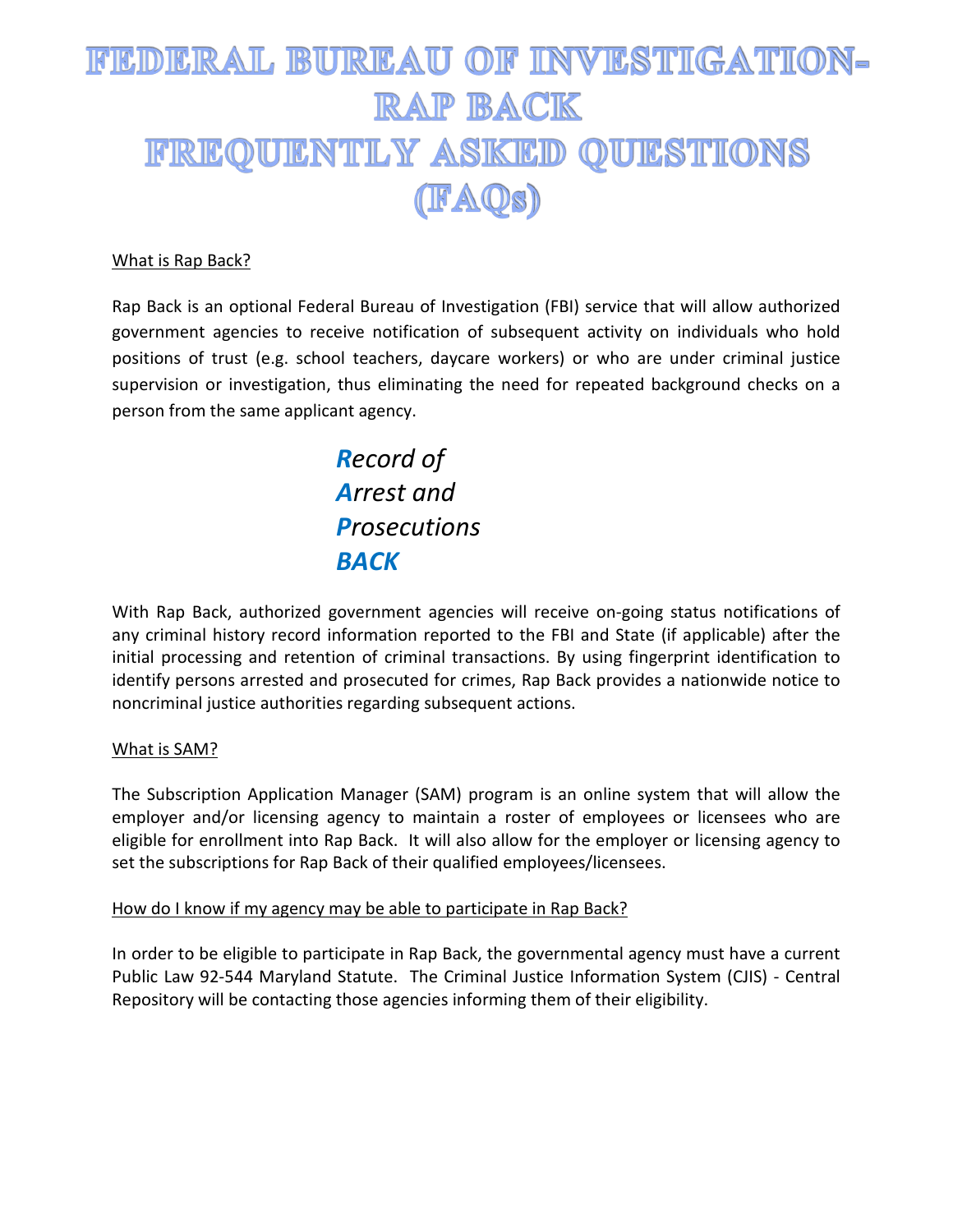# What do governmental agencies that receive criminal history background results from CJIS need to do?

If allowed by law, have their employees and/or licensees fingerprinted and when available, enroll in the Rap Back service.

Under the Privacy Act, an applicant is entitled to receive notification of the retention of fingerprints by the FBI and CJIS and a summary of intended uses. The future uses include the searching of latent fingerprints against retained civil fingerprints.

#### What do livescan fingerprint operators need to do?

Livescan operators will submit fingerprints for background checks the same they always have.

#### What is the cost?

There is no cost to enroll into Rap Back. The cost for fingerprinting remains the same.

# Will the FBI or CJIS provide any reimbursement for having employees and/or licensees refingerprinted?

No.

# Is there a deadline for an agency to have all of its employees and/or licensees re-fingerprinted for Rap Back?

There are no deadlines set by the FBI or CJIS for when agencies should have their employees and/or licensees re-fingerprinted and/or enrolled in Rap Back. Rap Back is an optional program and participation is voluntary.

# Where can agencies interested in participating in Rap Back send their employees and/or licensees to be fingerprinted?

Agencies can send employees and/or licensees to any Maryland authorized fingerprinting provider.

#### Will there be training for Rap Back and SAM?

Yes, CJIS will be providing more detailed information and training as the implementation date for Rap Back and SAM nears.